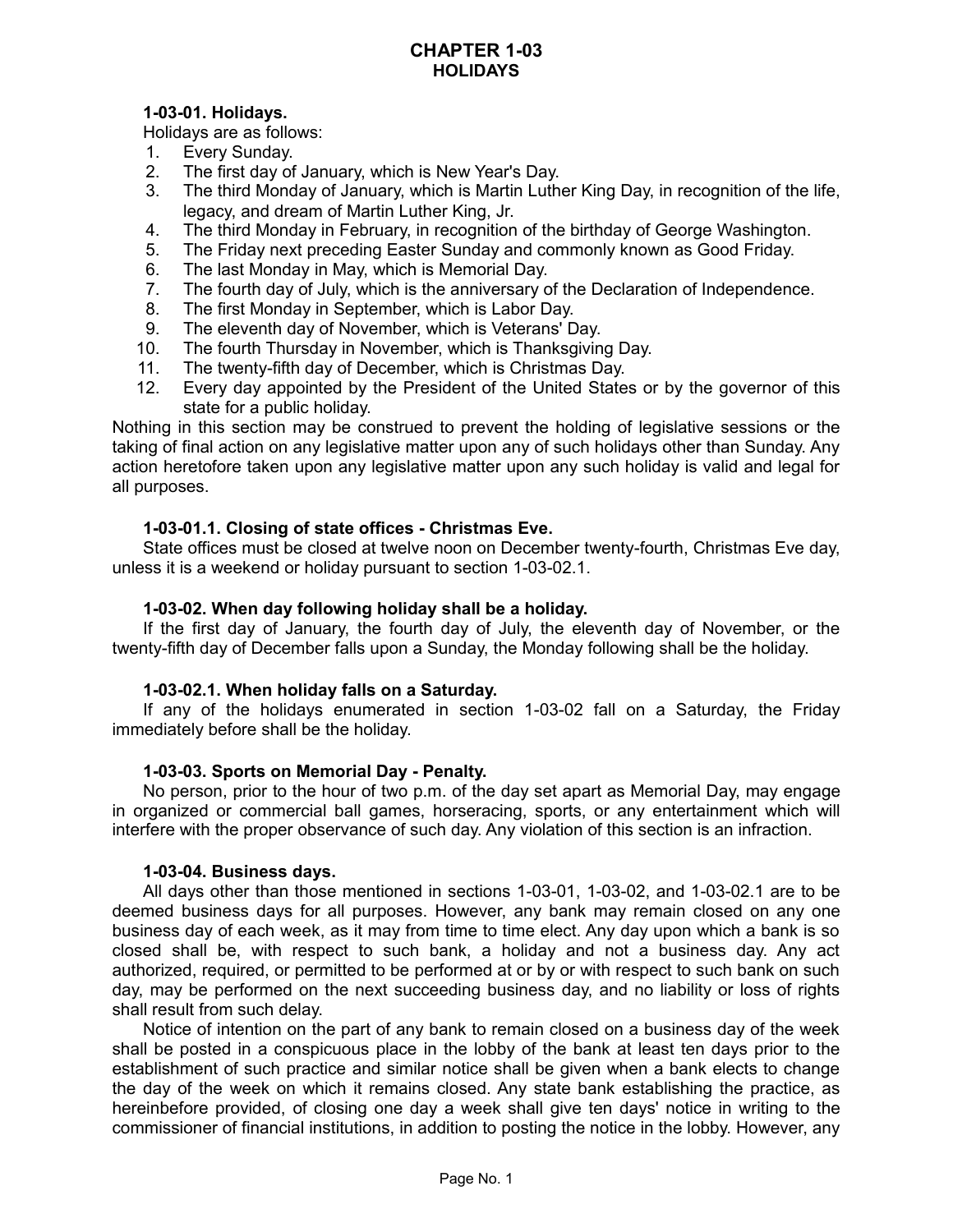bank may elect to remain closed on a business day of the week without any prior notice in the event of the following emergencies: any act of God, death of an officer, or a robbery.

### **1-03-05. Act due on Saturday or holiday performed on next day.**

Whenever an act of a secular nature, other than a work of necessity or mercy, is appointed by law or contract to be performed upon a particular day, that falls upon a Saturday or a holiday, the act may be performed upon the next business day with the same effect as if it had been performed upon the day appointed.

### **1-03-06. Mothers' Day.**

The governor each year shall designate the second Sunday in May as Mothers' Day. The governor shall issue a proclamation requesting the people of the state to assemble on that Sunday in their churches, or at such other place or places as may be most convenient and proper, for the purpose of paying respect and tribute to our mothers.

### **1-03-07. Arbor Day.**

In order to promote and encourage the planting of trees in this state, the first Friday in May of each year is hereby designated and established as "Arbor Day" for the state of North Dakota.

### **1-03-08. Bird Day.**

To promote and encourage the conservation and enjoyment of one of nature's most attractive features, and to honor the birth and work of naturalist John James Audubon who made America's birds known to the world through his drawings and vivid prose, April twenty-sixth of each year is hereby designated as "Bird Day" in the state of North Dakota.

### **1-03-09. Martin Luther King Day.**

Repealed by S.L. 1991, ch. 55, § 2.

### **1-03-10. Workers' Memorial Day.**

The twenty-eighth day of April of each year is designated as Workers' Memorial Day in remembrance of American workers who have been killed, injured, or diseased on the job.

### **1-03-11. Gold Star Mothers' Day.**

Each year the governor shall issue a proclamation designating the last Sunday of September as Gold Star Mothers' Day in honor of mothers whose sons or daughters served and died in the line of duty in the armed forces of the United States of America or its allies, or died as a result of injury sustained in such service.

# **1-03-12. Four Chaplains Sunday.**

Each year the governor shall issue a proclamation designating the first Sunday of February as Four Chaplains Sunday in honor of the four United States army chaplains, George L. Fox, Alexander D. Goode, Clark V. Poling, and John P. Washington, who sacrificed their own lives to save the lives of other servicemen on the Dorchester, a United States army troop transport ship that was sunk off the coast of Greenland on February 3, 1943.

### **1-03-13. First Nations Day.**

To recognize the indigenous peoples of the State of North Dakota and their contributions to the state and to the United States, the governor shall issue a proclamation each year designating the Friday before the second Monday in October as First Nations Day.

### **1-03-14. Vietnam Veterans' Day.**

March twenty-ninth of each year is Vietnam Veterans' Day. Each year the governor shall issue a proclamation on March twenty-ninth in honor and remembrance of surviving and departed Vietnam veterans, including the one hundred ninety-eight individuals from North